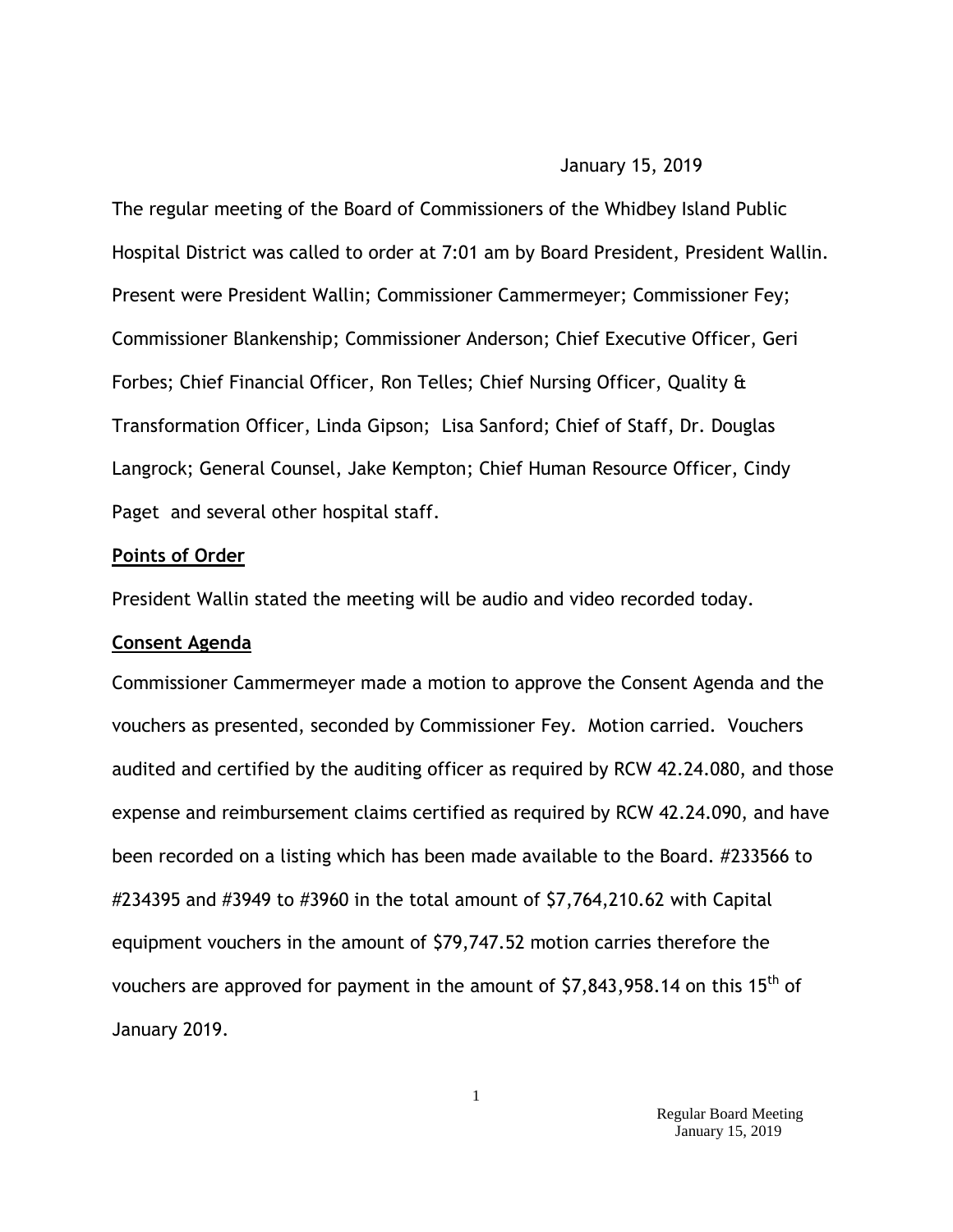#### **General Public Comments**

 Cindy Kommrow Vietnam Veteran came to speak with the board today about her recent frustration will our billing system.Ms. Kommrow started by explaining that nearly 23% of Whidbey Island population is veterans. Dec  $12<sup>th</sup>$  2018 Ms. Kommrow's provider gave her a referral for x-rays to be performed at WhidbeyHealth. Ms. Kommrow was refused service due to her current insurance plan with Veteran's Choice Insurance. WhidbeyHealth's decision to not accept Veteran's Choice Insurance severally impacts the population of Whidbey Island, who need their support the most. Beth Stout responded to Ms. Kommrow and informed the board that, she and Ms. Kommrow, have been working together with the VA to help us support the veterans in our community. Beth has made a recent contact at the VA in hopes to build a relationship with Veteran's Choice Insurance and inevitably accept this insurance.

#### **Quality Update**

Linda begins her report by thanking and highlighting our nursing staff, sharing their most recent patient satisfactions scores which have now reached its highest ever ratings. We are now green in all categories. Lisa will be sharing this more in-depth during her nursing dashboard next month.

> Regular Board Meeting January 15, 2019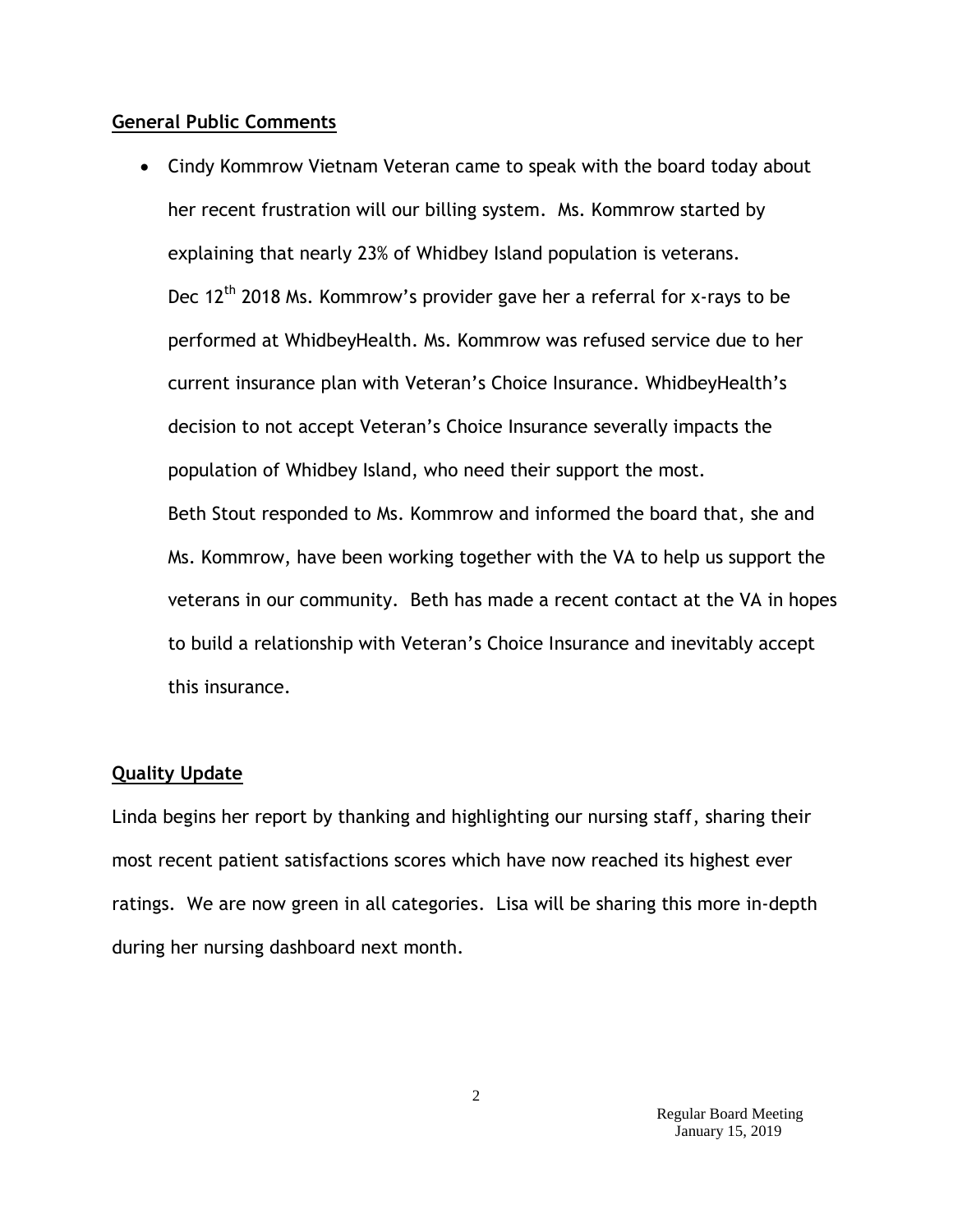Linda also recognizes Karen Schanno and the Home Health team who have also dramatically changed their patient satisfaction scores. This is largely attributed to the initiatives which have been put in place.

CMS has notified us that we will be receiving our star ratings this quarter, our Quality Committee discussed this in great length, if you have any question or concerns about how this is measured please reach out to Linda.

Accountable Communities of Health has accepted our plan. The work will be a large piece of work which will require direct work with our community partners. The plan is broken out into four categories:

- Reproductive health
- Behavioral and Physical health
- Opioid Usage
- Chronic Conditions

Dr. Rochier and Morghan Milagrosa will be spearheading many of these initiatives. Linda introduced Jill Usher and Wendy Gilbert of the Patient Family Advisory Council whom are here today to present to the board.

Jill Usher presented to the board updates for the PFAC.

Patient Family Advisory Council Mission-

- Council was established in September of 2015
- Council hosts 11 members although currently they are looking 3 new members
- Chair: Marge Moore, Vice Chair: Wendy Gilbert, Post Chair Nancy Hepp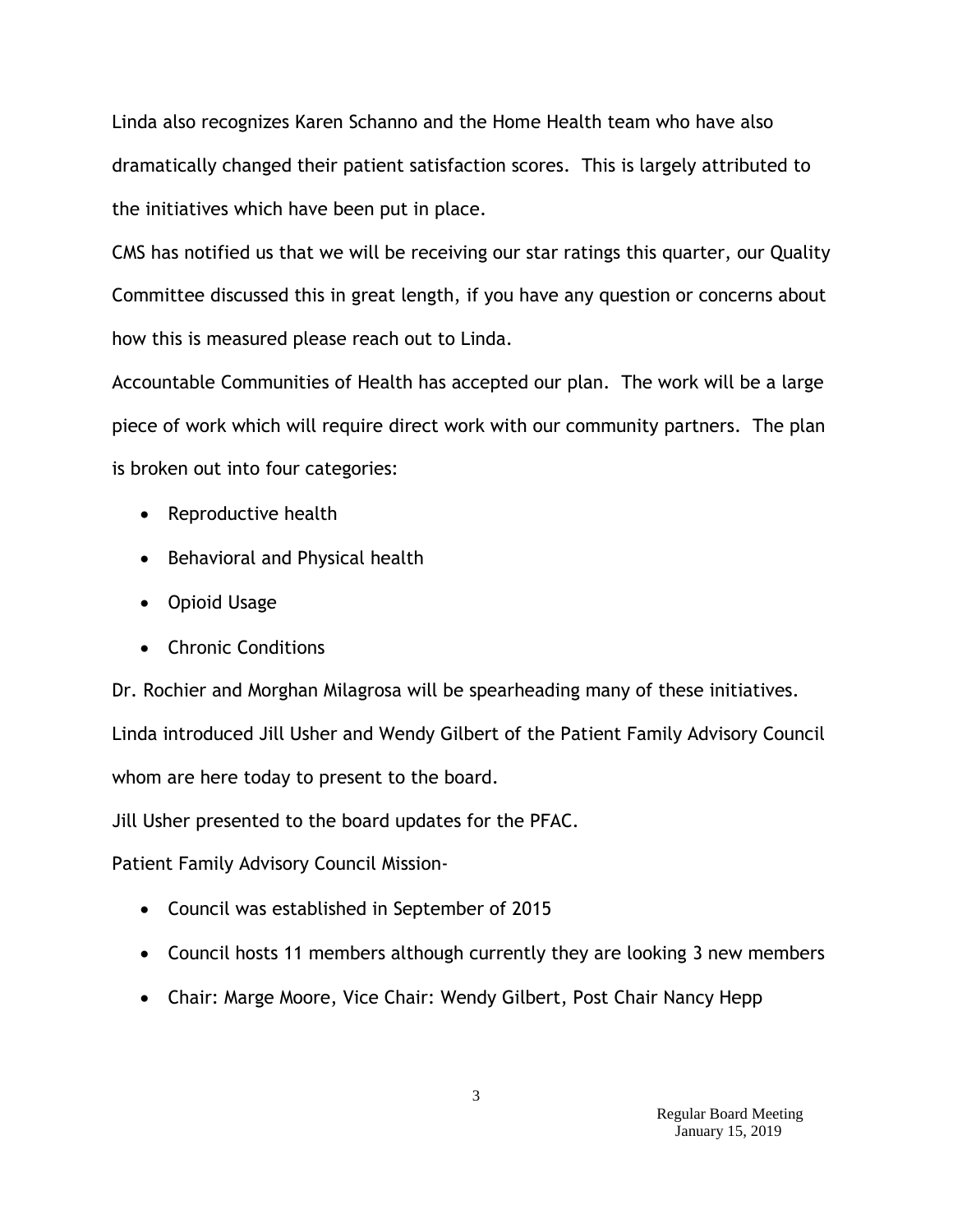• Members: Linda Boatman, Renee LeVerrier, Robert Higbee, Kimberly Ruck, Jill Usher

## Methods of functioning:

Proactive- providing information to the community via; the Pulse magazine, presentations, a link on the WhidbeyHealth website and monitoring a voicemail system available to the public.

Reactive-Respond to individual concerns with the goal of connecting the patient with the appropriate personnel to best address the issue.

Advisory- Council members stand with WhidbeyHealth Committees and provide input. Jill shares specific council interaction with over 50 documented interactions with WhidbeyHealth patients:

- Spouse/Caregiver of disabled woman receiving testing was prevented from accompanying patient, despite legal documentation
- Spouse of memory imparted patient asked staff to allow their presence to calm patient when changing rooms. Spouse was not allowed.
- General issues revolving around scheduling difficulties with imaging, billing and insurance

Jill closes with sharing positive effects of our PFAC council:

 Created lines of communication between patients/families and WhidbeyHealth staff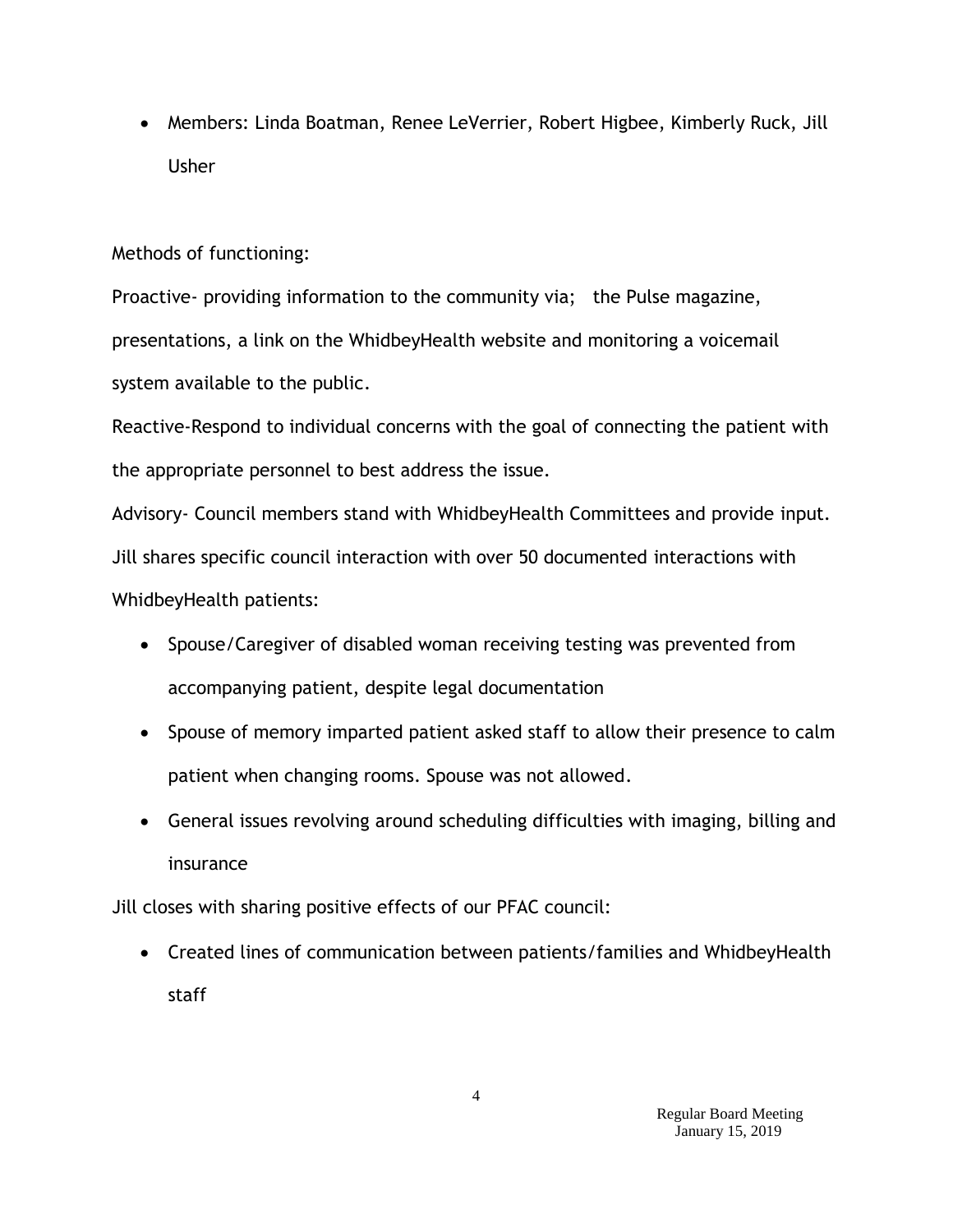- Improved physical access to the Orthopedic Clinic by requesting installation of a power assisted door
- Installation of new monitor in the Emergency Waiting Room for announcements and upcoming events.

## **Medical Staff Report**

Dr. Doug Langrock presented updated Anesthesiology and Nurse Anesthesia Credentials.

Commissioner Anderson motioned to approve, seconded by Commissioner

Fey. Motion Carried.

Dr. Doug Langrock presented the certified nurse specialist privileges.

Commissioner Cammermeyer motioned to approve, seconded by Commissioner Anderson. Motion Carried.

Dr. Doug Langrock presented the following Initial Appointments:

| Justin Feuhrer, MD, Emergency Medicine | <b>Provisional Active</b> |
|----------------------------------------|---------------------------|
| Eugene Hong, MD, Urology               | <b>Provisional Active</b> |
| Amy Arisco, MD, Urology                | <b>Provisional Active</b> |
| Ronald Loch, MD, Radiology             | <b>Provisional Active</b> |
| Holly Hensley, MD, Neurology           | <b>Provisional Active</b> |
| Thomas Deuel, MD, Neurology            | <b>Provisional Active</b> |
| Sheila Smtih, MD, Neurology            | <b>Provisional Active</b> |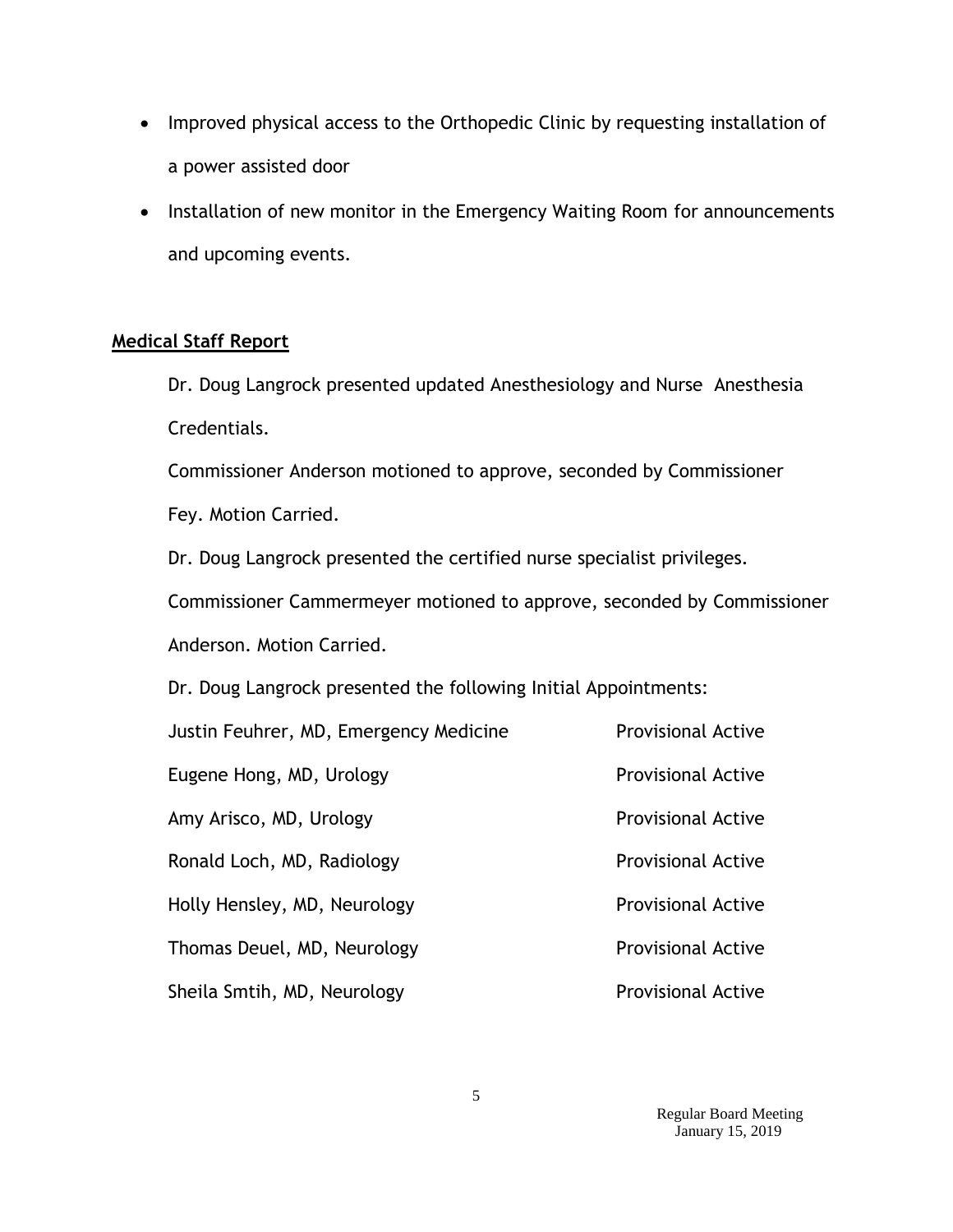Commissioner Anderson motioned to approve, seconded by Commissioner Blankenship. Motion Carried.

Dr. Doug Langrock presented the following Advancements:

| Adrian Fain, CRNA, Anesthesia                                          | Provisional Active to      |  |
|------------------------------------------------------------------------|----------------------------|--|
|                                                                        | Active                     |  |
| Peter Thurlow, MD, Radiology,                                          | Provisional Active to      |  |
|                                                                        | <b>Active Telemedicine</b> |  |
| John Rago, MD, Radiology,                                              | Provisional Active to      |  |
|                                                                        | <b>Active Telemedicine</b> |  |
| Prabharkar Kesava, MD, Radiology,                                      | Provisional Active to      |  |
|                                                                        | <b>Active Telemedicine</b> |  |
| William Lemley, MD, Radiology,                                         | Provisional Active to      |  |
|                                                                        | <b>Active Telemedicine</b> |  |
| Arman Forouzannia, MD, Radiology,                                      | Provisional Active to      |  |
|                                                                        | <b>Active Telemedicine</b> |  |
| Lance Keyes, DDS, OMFS,                                                | Provisional Active to      |  |
|                                                                        | Active                     |  |
| Commissioner Cammermeyer motioned to approve, seconded by Commissioner |                            |  |

Fey. Motion Carried.

Dr. Doug Langrock presented the following Reappointments:

| David Bork, MD, Radiology | <b>Active Telemedicine</b> |
|---------------------------|----------------------------|
| Emily Ho, MD, Neurology   | <b>Active Telemedicine</b> |

 Regular Board Meeting January 15, 2019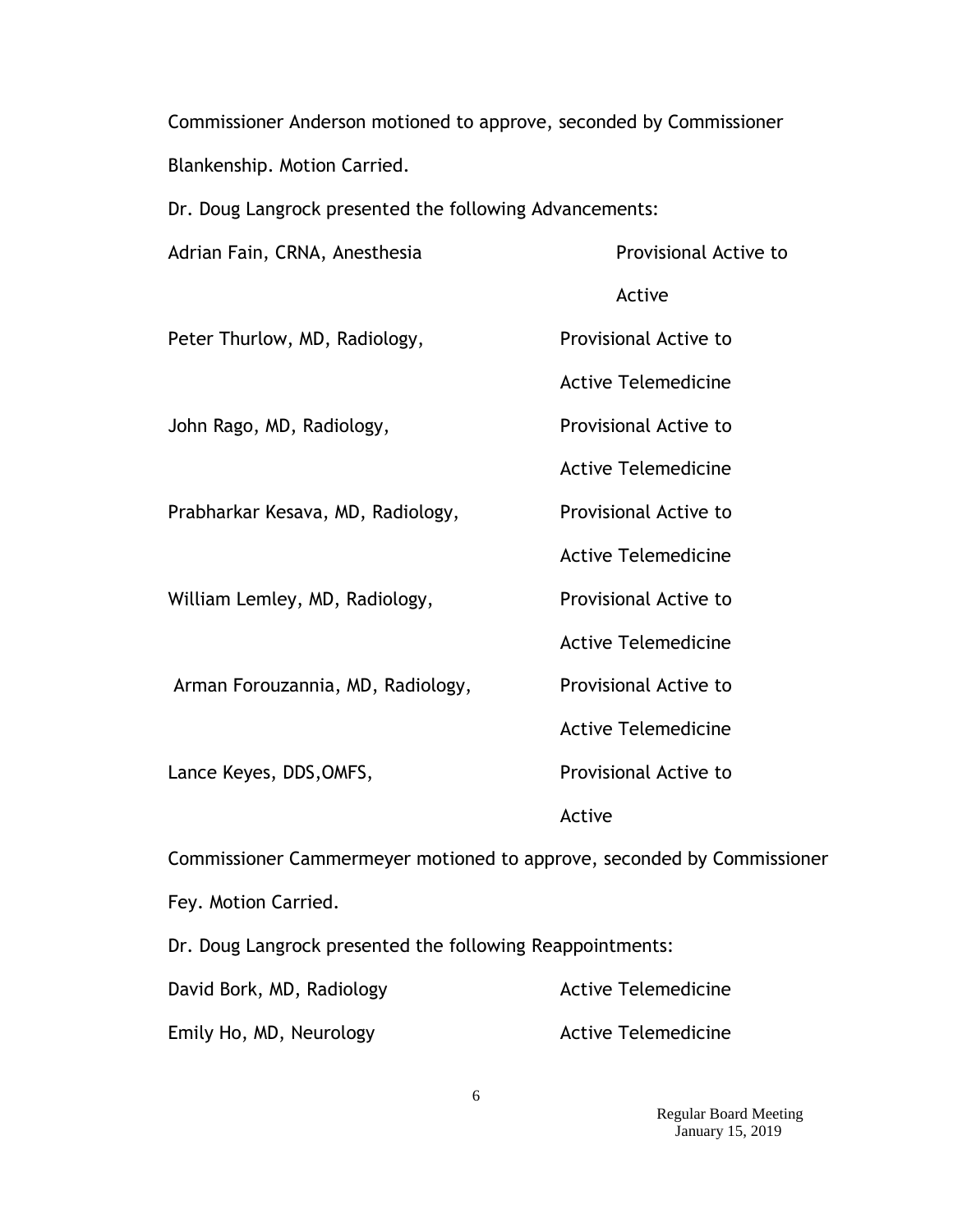| Justin Siegal, MD, Radiology                                   | <b>Active Telemedicine</b> |  |
|----------------------------------------------------------------|----------------------------|--|
| Kristine Young, PA-C, Family Practice                          | Active                     |  |
| Douglas Langrock, MD, Family Practice                          | Active                     |  |
| Kipley Siggard, MD, Orthopedic Surgery                         | Active                     |  |
| Amy Garrett, MD, Pediatrics                                    | Active                     |  |
| Carla Jolley, ARNP, Palliative Care                            | Active                     |  |
| Commissioner Fey motioned to approve, seconded by Commissioner |                            |  |
| Cammermeyer. Motion Carried.                                   |                            |  |
| Dr. Doug Langrock presented the following privilege updates:   |                            |  |
| Garth Miller, MD, General Surgery                              | Active                     |  |
| Commissioner Fey motioned to approve, seconded by Commissioner |                            |  |
| Cammermeyer. Motion Carried.                                   |                            |  |

## **Human Resources Update**

Cindy presents to the board data and timeline surrounding our decision to exit PEBB.

Concerns with PEBB-

- Families were paying \$1300 per month for PEBB fees while the hospital also paid \$800 per month per employee. (This resulted in several candidates declining offers.)
- PEBB does not offer input from the recipients, with only one wellness option. PEBB offered very limited vision coverage.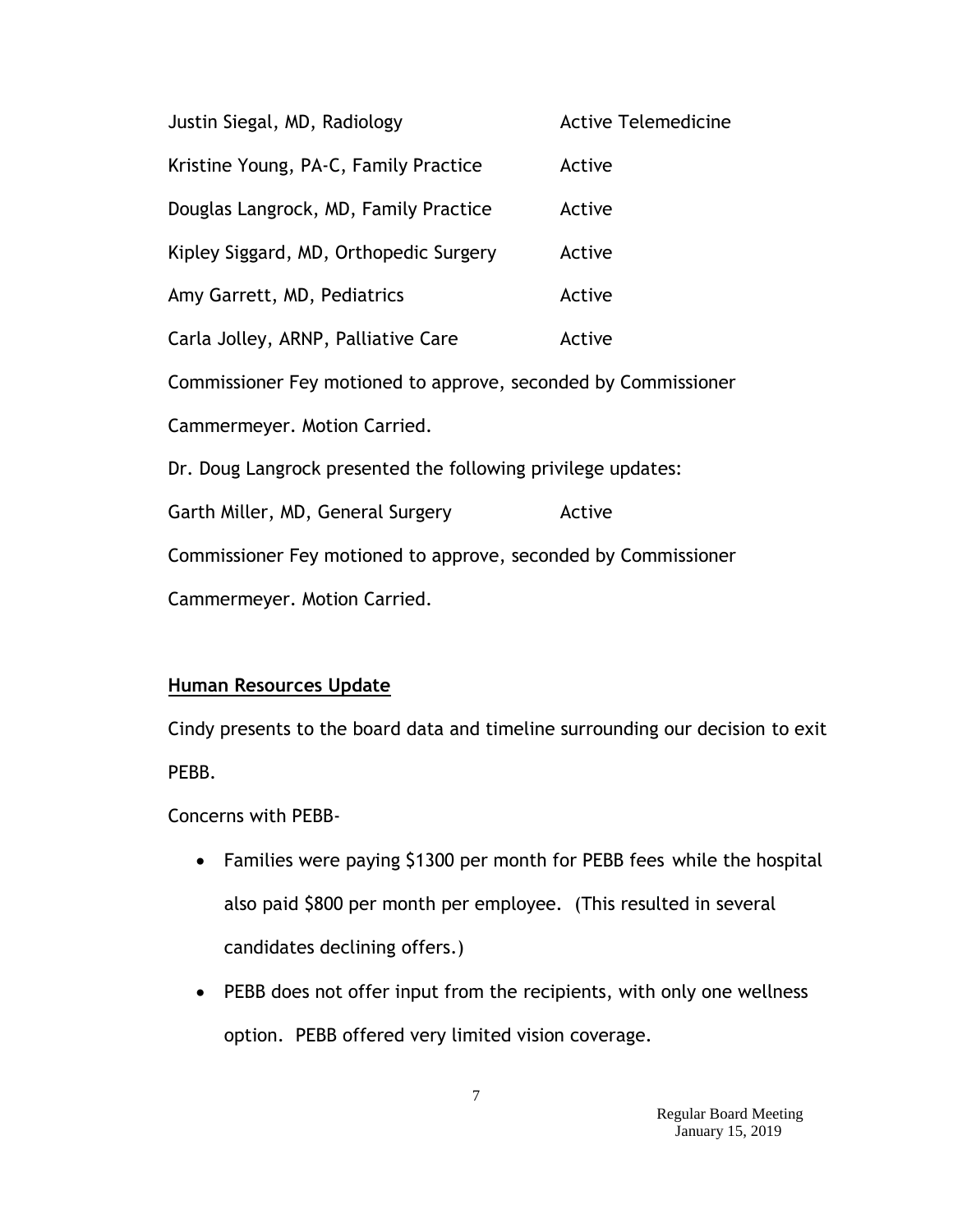PEBB software was DOS based system with no direct online enrollment option for employees; this also resulted in unavailable reports for employers to develop wellness plans. Report process requires a lengthy process which includes PEBB community approval. For instance a report was requested in 2016 and was not available to be obtained until May 2018.

WhidbeyHealth Process Steps-

- May/June- Reviewed vendor options with PEBB data report
- June/July- Broker found several programs with enhanced benefits and lower costs.
- July/August- Met with Vendors, Union reps
- September 25th- WhidbeyHealth notified PEBB of their plan to exit.

Change Advantages-

- Better vision benefits
- Robust wellness options
- Lower overall cost which allowed us to reduce family benefits cost to less than \$1000 per month and offer no deductible for using WhidbeyHealth providers

#### PEBB Communications Timeline-

• Sept  $27^{th}$ - PEBB confirmed the receipt of cancellation by WhidbeyHealth CHRO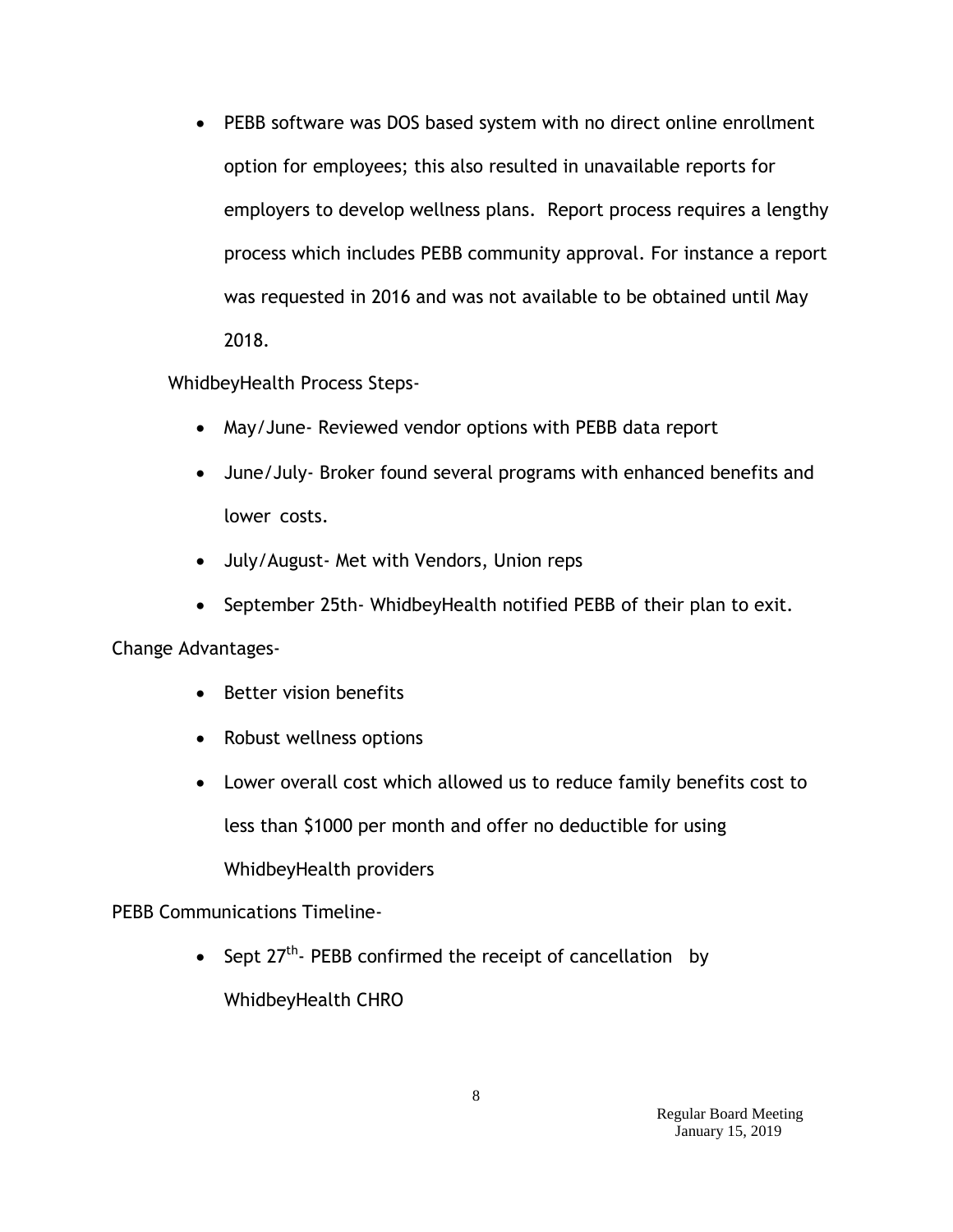- Oct 12<sup>th</sup>- PEBB sent retirees notice of "auto enrollment" to PEBB for 2019 with new rates (unbeknown to WhidbeyHealth)
- November  $14^{th}$  WhidbeyHealth received a list of retirees from PEBB for another hospital that is also not renewing

### WhidbeyHealth Timeline-

Dec 7<sup>th</sup>- Retirees contacted WhidbeyHealth HR with conflicting letters and questions about December 31<sup>st</sup> deadline for benefit coverage. WhidbeyHealth contacted PEBB broker and obtained options for retirees and drafted a flyer to provide to callers and visitors

## **Staff and Status Reports from Administration**

Geri Forbes, CEO reports with the following:

WhidbeyHealth welcomed its first baby of the year on January  $7<sup>th</sup>$ . Oak Harbor resident Veronica Flores Merino delivered her baby girl, Angela, weighing in at 7lbs, 5.2 ounces. Angela was welcomed by her five siblings ages 15,14, 12, 4, and 3 years old. We extend our congratulations to the Merino family.

Administration held a celebration for Margene Van Dam's 90<sup>th</sup> birthday. Margene, an Oak Harbor resident, volunteers in Administration every Monday morning and has been volunteering at the hospital for the past 20 years.

The volunteer program at WhidbeyHealth makes a difference every year to the patients and staff. More than 120 individuals volunteer each year for a combined total of 15,000 volunteer hours annually.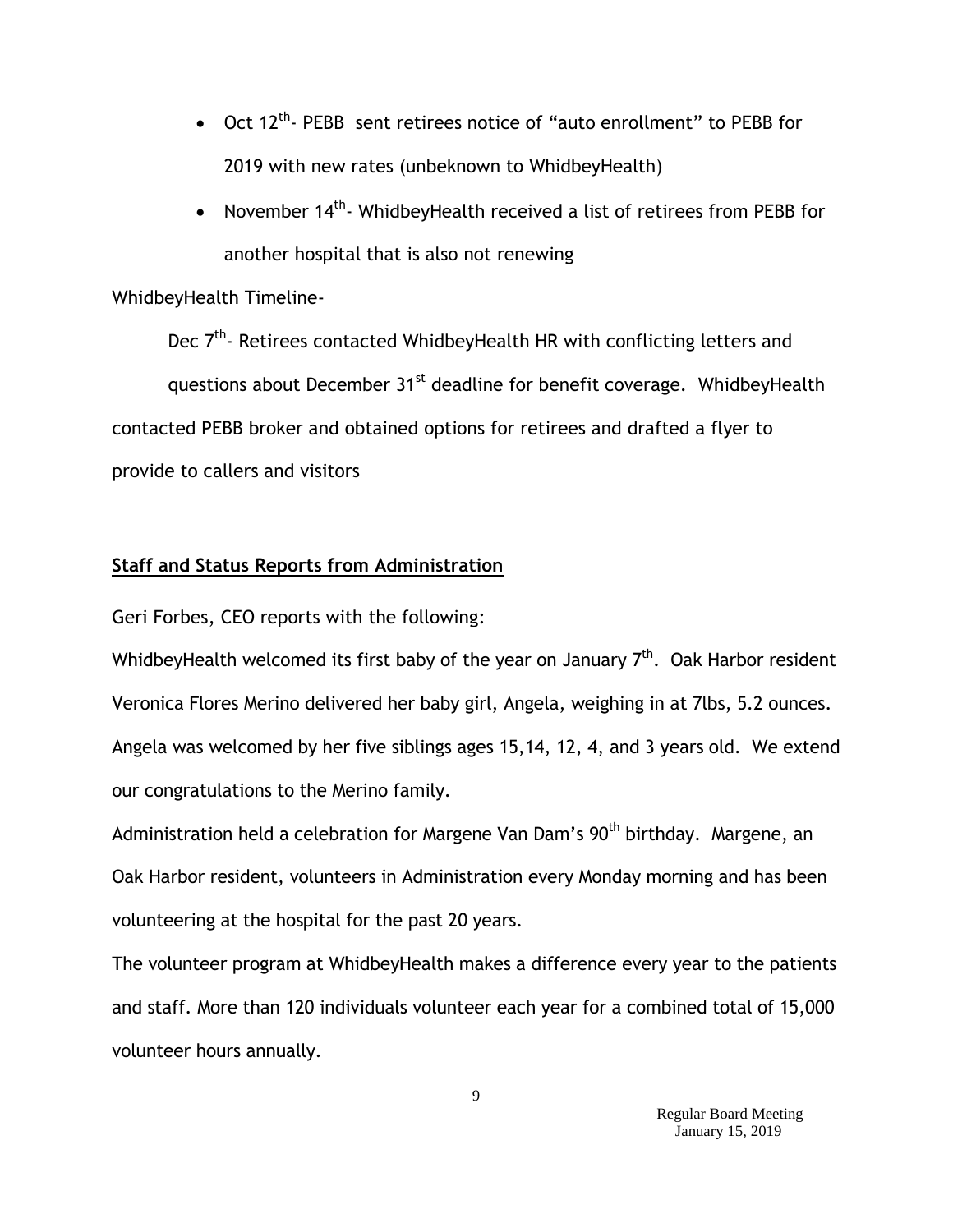Orthopedic Surgeon Dr. Jeremy Idjadi has been making a splash in the community with several speaking engagements since his arrival. Most recently, at Rotary Club meeting in Oak Harbor, 30 attendees were thrilled to have Dr. Idjadi speak. His speech was very well received and invitations to come back have already been extended.

Next month Carla Jolly will be speaking to the Rotary about Advanced Directives.

Beginning February 2<sup>nd</sup> Primary Care Cabot Drive will be offering Saturday hours. We

are delighted to offer Saturday hours to ensure ease of access for our patients.

#### **Finance Update**

Ron notified the board that the Finance Committee approved our Finance team to RFP

(request for proposals) our Audit Services. Jennifer sent out the request to four

entities and this time next month we should have it narrowed down to two companies.

Ron and our Materials Management team have also submitted RFP's for group

purchasing agreement. We have found a company that we are working on a contract

with at this time, saving about \$100,000.

Ron reviewed November Financials:

- 1. Clinic visits volumes shot up last month for a very strong, Freeland was the highest visits ever.
- 2. Women's Care was steady. Ortho and surgery volumes were low.
- 3. MAC clinic visits are back on trend
- 4. ER visits average for the past few years
- 5. Surgeries were up from last month, however they are not back to where they need to be
- 6. CT was low again this month, and MRI volumes were back up
- 7. Patient days and discharges were lowest volumes in the last four years
- 8. FTE's and expenses were down this month
- 9. Supplies and Compensation were down this month
- 10.Net operating income and days cash on hand discussed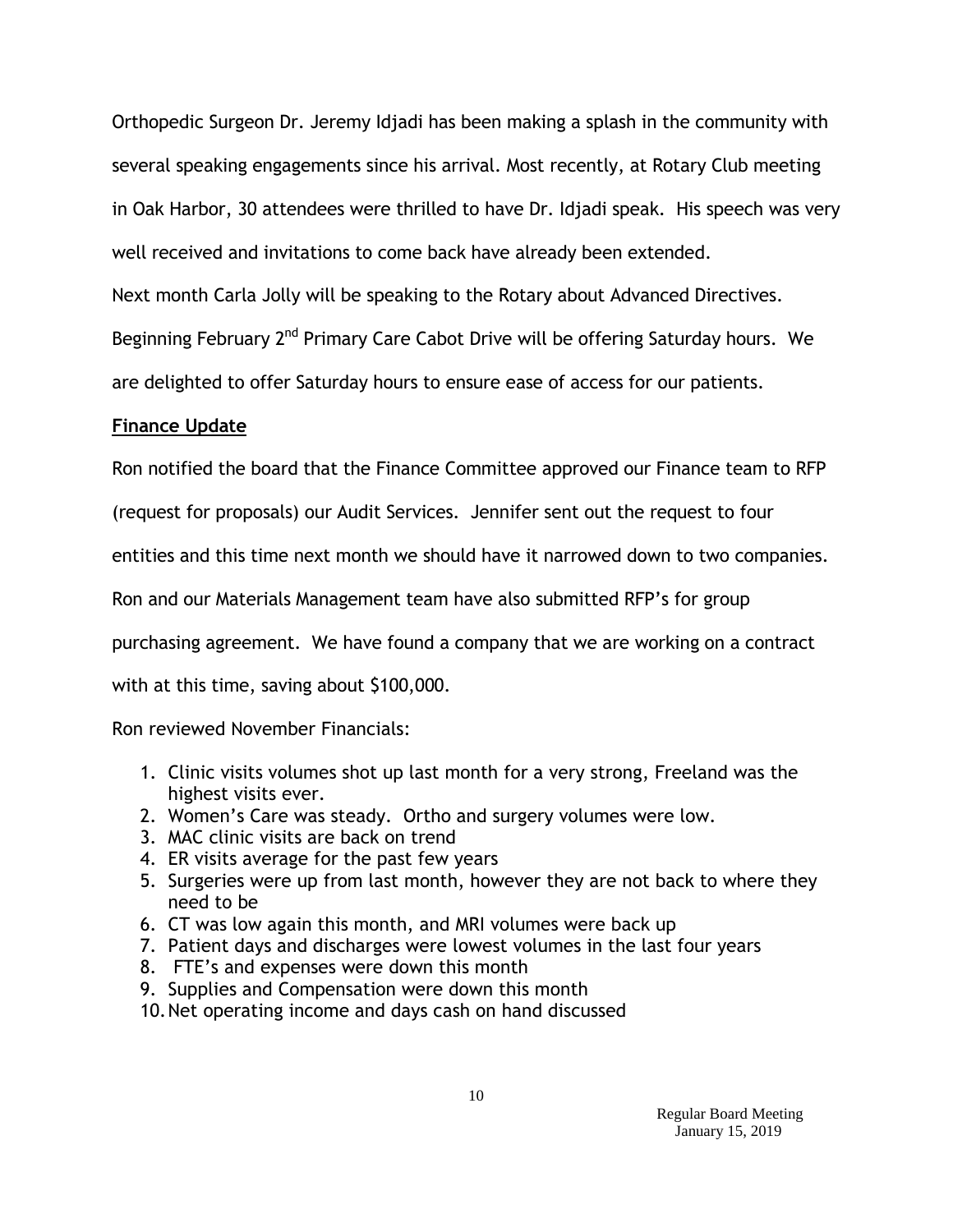Commissioner Blankenship asked that Ron add total surgeries to compare the last few years' total volume.

## **Board Items**

**Board will be coming back with a Round table discussion for strategic planning.**

Ron Telles presents Resolution 389.

Commissioner Fey motioned to approve, seconded by Commissioner

Blankenship. Motion Carried.

Jake Kempton presents Resolution 390.

Commissioner Blankenship motioned to approve, seconded by Commissioner

Anderson. Motion Carried.

Geri Forbes and Jake Kempton present Resolution 391.

Commissioner Cammermeyer motioned to approve, seconded by Commissioner

Blankenship. Motion Carried.

President Ron Wallin announces the Board will not proceed into Executive Session today.

# **Agenda Items For Next Board Meeting**

President Wallin noted for the next Board meeting:

Next Board meeting will be held Monday, February 15<sup>th</sup> at 7:00 am.

## **Adjournment**

There being no further business, Commissioner Fey

called for a motion to adjourn, seconded by Commissioner Anderson to adjourn the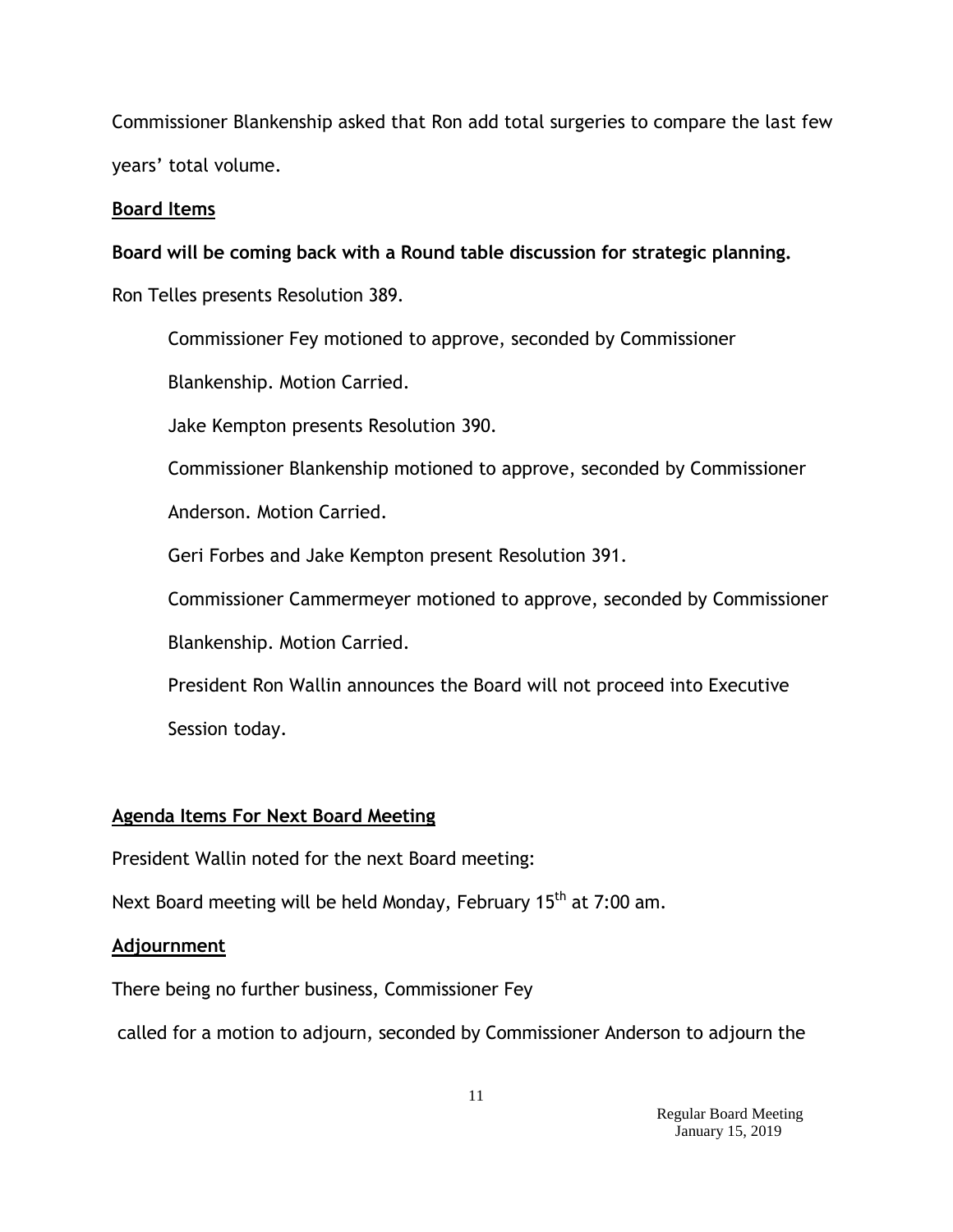meeting at 9:08 am. Motion carried.

\_\_\_\_\_\_\_\_\_\_\_\_\_\_\_\_\_\_\_\_\_\_\_\_\_\_\_\_\_\_\_\_\_\_\_\_\_\_\_\_\_\_\_\_\_\_ President of the Commission

\_\_\_\_\_\_\_\_\_\_\_\_\_\_\_\_\_\_\_\_\_\_\_\_\_\_\_\_\_\_\_\_\_\_\_\_\_\_\_\_\_\_\_\_\_\_ Secretary of the Commission

Commissioner

\_\_\_\_\_\_\_\_\_\_\_\_\_\_\_\_\_\_\_\_\_\_\_\_\_\_\_\_\_\_\_\_\_\_\_\_\_\_\_\_\_\_\_\_\_\_

Regular Board Meeting January 15, 2019

\_\_\_\_\_\_\_\_\_\_\_\_\_\_\_\_\_\_\_\_\_\_\_\_\_\_\_\_\_\_\_\_\_\_\_\_\_\_\_\_\_\_\_\_\_\_